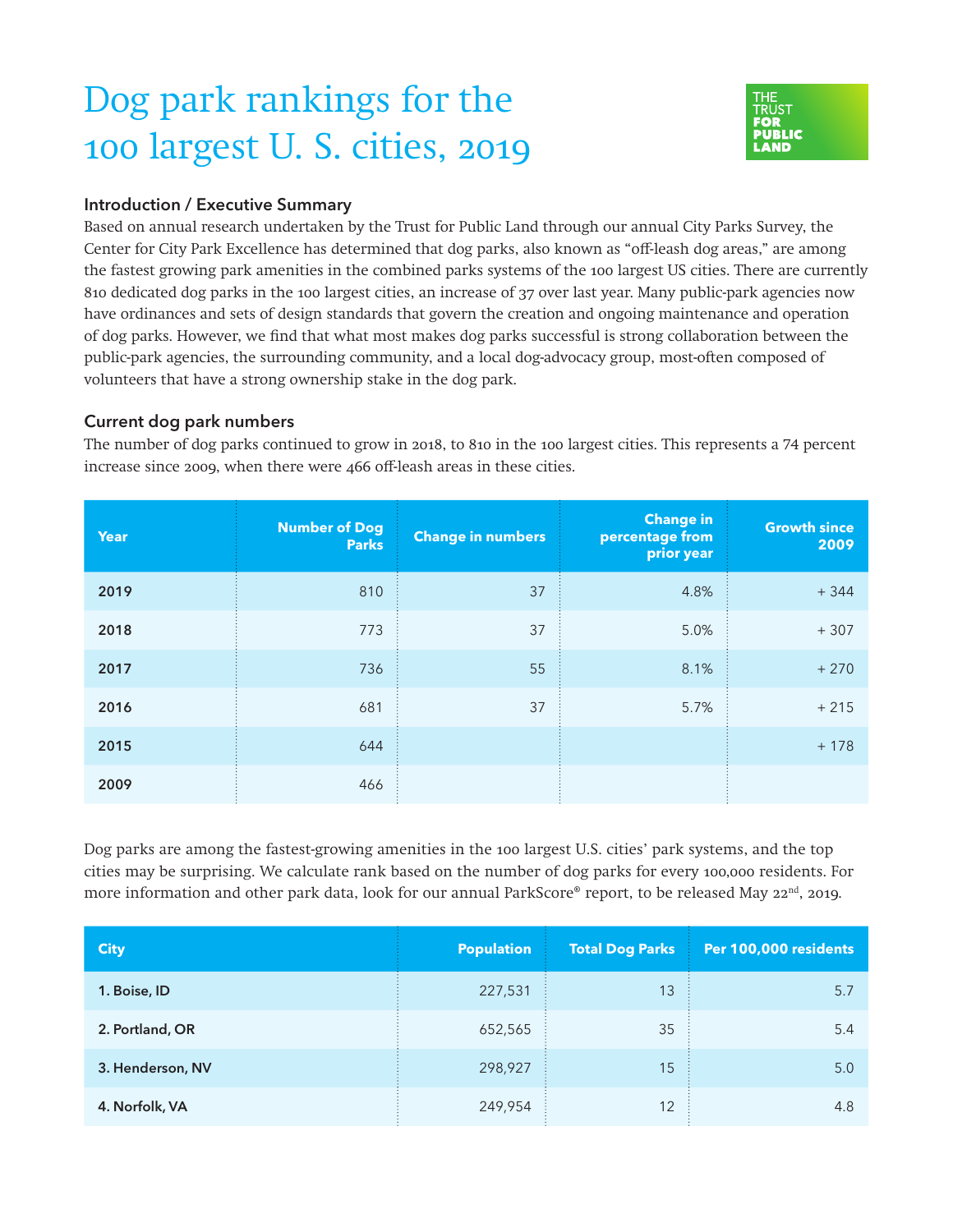| <b>City</b>              | <b>Population</b> | <b>Total Dog Parks</b> | Per 100,000 residents |
|--------------------------|-------------------|------------------------|-----------------------|
| 5. San Francisco, CA     | 878,294           | 35                     | 4.0                   |
| 5. Tampa, FL             | 379,551           | 15                     | 4.0                   |
| 7. Las Vegas, NV         | 639,625           | 25                     | 3.9                   |
| 7. Madison, WI           | 258,275           | $10$                   | 3.9                   |
| 9. Oakland, CA           | 420,486           | 16                     | 3.8                   |
| 10. Arlington, VA        | 227,454           | $\,8\,$                | 3.5                   |
| 11. Fremont, CA          | 230,734           | $\boldsymbol{6}$       | 2.6                   |
| 12. Jersey City, NJ      | 278,539           | $\overline{7}$         | 2.5                   |
| 13. Albuquerque, NM      | 571,471           | 14                     | 2.4                   |
| 13. Sacramento, CA       | 500,667           | 12                     | 2.4                   |
| 15. Anchorage, AK        | 303,421           | $\overline{7}$         | 2.3                   |
| 15. St. Petersburg, FL   | 260,094           | $\boldsymbol{6}$       | 2.3                   |
| 15. Pittsburgh, PA       | 310,884           | $\overline{7}$         | 2.3                   |
| 18. Bakersfield, CA      | 383,573           | $\,8\,$                | 2.1                   |
| 18. Long Beach, CA       | 480,903           | $10$                   | 2.1                   |
| 20. Chesapeake, VA       | 246,615           | $\sqrt{5}$             | 2.0                   |
| 20. Seattle, WA          | 710,295           | 14                     | 2.0                   |
| 22. Washington, DC       | 688,642           | 13                     | 1.9                   |
| 22. Lexington, KY        | 323,298           | $\boldsymbol{6}$       | 1.9                   |
| 24. Chula Vista, CA      | 272,387           | $\sqrt{5}$             | 1.8                   |
| 24. Denver, CO           | 714,708           | 13                     | 1.8                   |
| 24. Boston, MA           | 674,913           | 12                     | 1.8                   |
| 27. Colorado Springs, CO | 471,059           | $\,8\,$                | 1.7                   |
| 27. New York, NY         | 8,679,888         | 145                    | 1.7                   |
| 27. Minneapolis, MN      | 419,897           | $\boldsymbol{7}$       | 1.7                   |
| 30. St. Louis, MO        | 315,273           | 5                      | 1.6                   |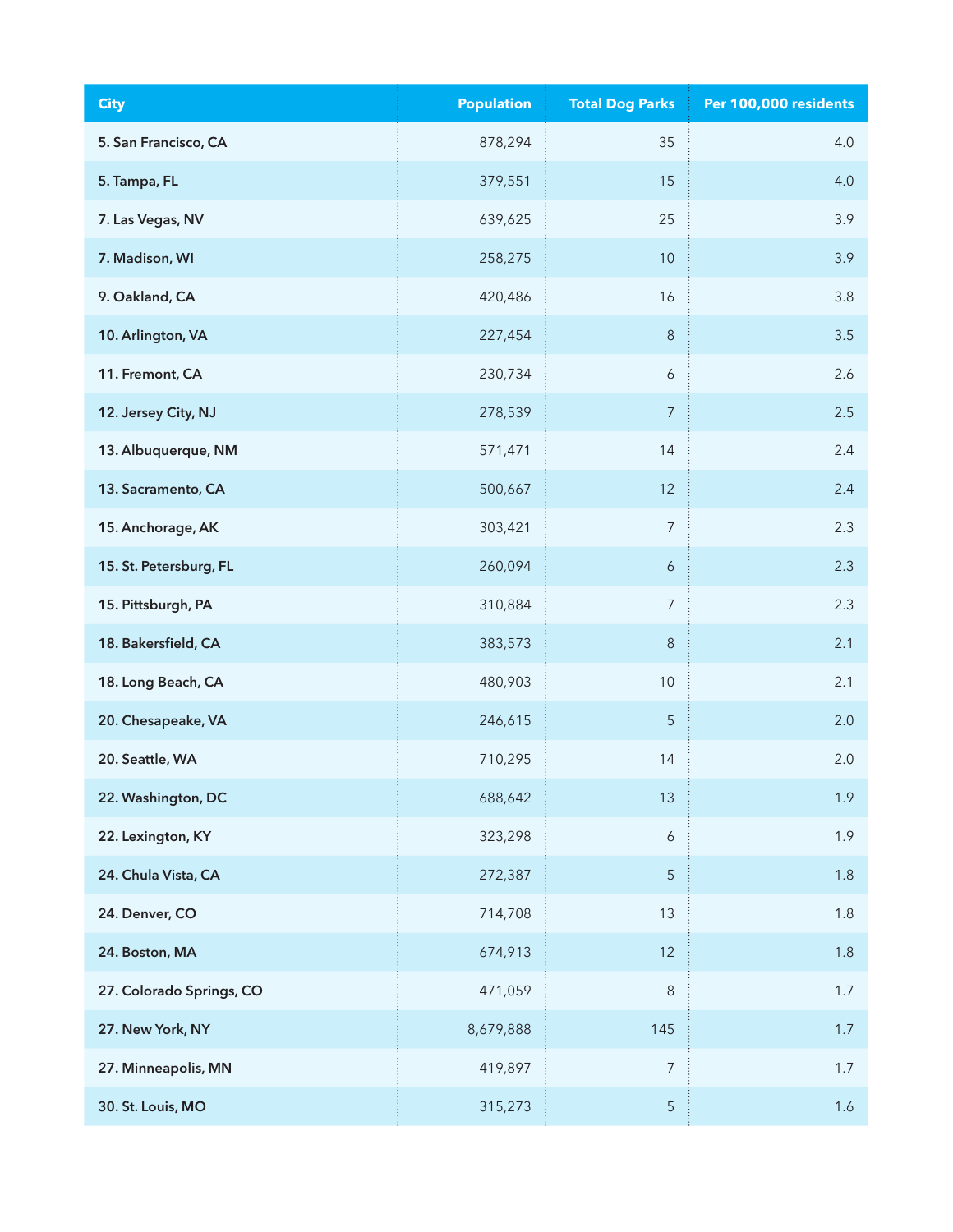| <b>City</b>         | <b>Population</b> | <b>Total Dog Parks</b> | Per 100,000 residents |
|---------------------|-------------------|------------------------|-----------------------|
| 31. Tucson, AZ      | 541,841           | $\,8\,$                | 1.5                   |
| 31. Durham, NC      | 271,001           | $\overline{4}$         | $1.5\,$               |
| 31. Chandler, AZ    | 275,654           | $\overline{4}$         | 1.5                   |
| 34. Lincoln, NE     | 287,896           | $\overline{4}$         | 1.4                   |
| 35. Austin, TX      | 969,733           | 13                     | 1.3                   |
| 35. Fresno, CA      | 528,920           | $\overline{7}$         | 1.3                   |
| 35. Des Moines, IA  | 227,308           | $\mathsf 3$            | 1.3                   |
| 35. St. Paul, MN    | 305,840           | $\overline{4}$         | 1.3                   |
| 35. Cincinnati, OH  | 308,969           | $\overline{4}$         | 1.3                   |
| 40. Irving, TX      | 243,678           | $\mathsf 3$            | 1.2                   |
| 40. Glendale, AZ    | 247,804           | $\mathfrak{Z}$         | 1.2                   |
| 40. Scottsdale, AZ  | 249,005           | 3                      | 1.2                   |
| 40. Reno, NV        | 255,055           | $\mathfrak{Z}$         | 1.2                   |
| 40. Nashville, TN   | 684,946           | $\,8\,$                | 1.2                   |
| 45. San Diego, CA   | 1,405,422         | 16                     | 1.1                   |
| 45. Aurora, CO      | 370,647           | $\overline{4}$         | 1.1                   |
| 45. Raleigh, NC     | 469,363           | $\sqrt{5}$             | 1.1                   |
| 48. Orlando, FL     | 286,678           | $\mathsf 3$            | $1.0\,$               |
| 48. Greensboro, NC  | 288,594           | $\mathfrak{Z}$         | 1.0                   |
| 48. San Jose, CA    | 1,040,606         | 10                     | $1.0$                 |
| 48. Stockton, CA    | 313,009           | $\mathfrak{Z}$         | 1.0                   |
| 52. Detroit, MI     | 656,573           | $\boldsymbol{6}$       | 0.9                   |
| 52. Louisville, KY  | 774,250           | $\overline{7}$         | 0.9                   |
| 52. Chicago, IL     | 2,768,416         | 25                     | 0.9                   |
| 52. San Antonio, TX | 1,457,400         | 13                     | 0.9                   |
| 52. Miami, FL       | 453,952           | $\overline{4}$         | 0.9                   |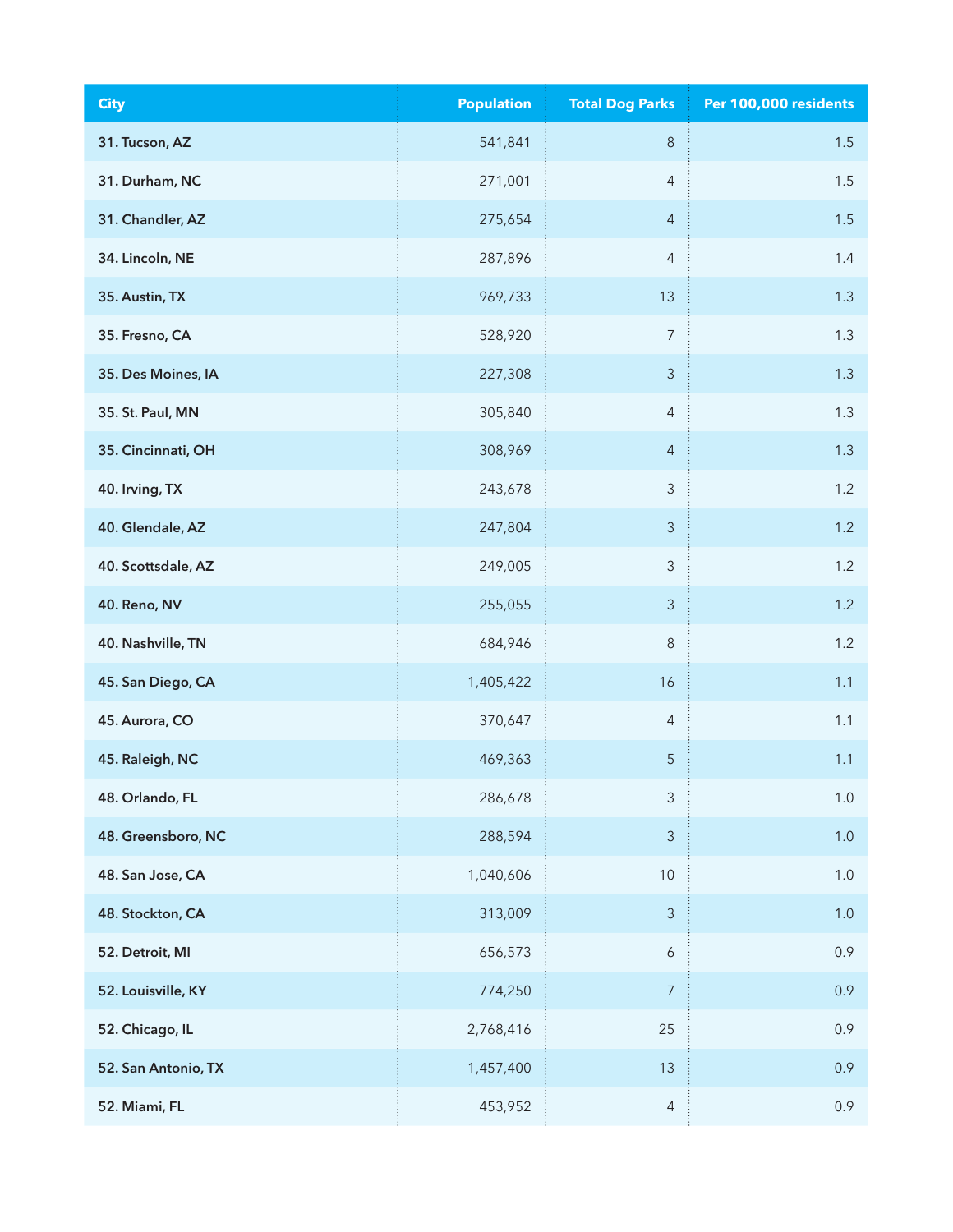| <b>City</b>                          | <b>Population</b> | <b>Total Dog Parks</b>    | Per 100,000 residents |
|--------------------------------------|-------------------|---------------------------|-----------------------|
| 52. Baton Rouge, LA                  | 233,114           | $\overline{2}$            | 0.9                   |
| 58. Atlanta, GA                      | 477,371           | $\overline{4}$            | 0.8                   |
| 58. North Las Vegas, NV              | 243,535           | $\overline{2}$            | 0.8                   |
| 58. Winston-Salem, NC                | 246,224           | $\overline{2}$            | 0.8                   |
| 58. Kansas City, MO                  | 497,311           | $\sqrt{4}$                | 0.8                   |
| 58. Buffalo, NY                      | 260,157           | $\overline{2}$            | 0.8                   |
| 58. Lubbock, TX                      | 260,624           | $\sqrt{2}$                | 0.8                   |
| 58. Gilbert, AZ                      | 261,287           | $\overline{2}$            | 0.8                   |
| 58. New Orleans, LA                  | 392,887           | $\ensuremath{\mathsf{3}}$ | 0.8                   |
| 66. Wichita, KS                      | 400,599           | $\mathsf 3$               | 0.7                   |
| 66. Phoenix, AZ                      | 1,616,300         | 12                        | 0.7                   |
| 66. Toledo, OH                       | 278,978           | $\overline{2}$            | 0.7                   |
| 66. El Paso, TX                      | 698,533           | 5                         | 0.7                   |
| 66. Columbus, OH                     | 876,962           | $\boldsymbol{6}$          | 0.7                   |
| 66. Houston, TX                      | 2,358,708         | 16                        | 0.7                   |
| 72. Virginia Beach, VA               | 461,588           | $\mathfrak{Z}$            | 0.6                   |
| 72. Riverside, CA                    | 321,943           | $\sqrt{2}$                | 0.6                   |
| 72. Memphis, TN                      | 662,038           | $\overline{4}$            | 0.6                   |
| 72. Corpus Christi, TX               | 337,094           | $\overline{2}$            | 0.6                   |
| 72. Anaheim, CA                      | 359,477           | $\overline{2}$            | 0.6                   |
| 72. Jacksonville, FL                 | 907,722           | 5                         | 0.6                   |
| 78. Charlotte/Mecklenburg County, NC | 1,092,533         | $\boldsymbol{6}$          | 0.5                   |
| 78. Cleveland, OH                    | 381,226           | $\overline{2}$            | 0.5                   |
| 78. Arlington, TX                    | 389,547           | $\overline{2}$            | 0.5                   |
| 78. Milwaukee, WI                    | 587,575           | $\ensuremath{\mathsf{3}}$ | 0.5                   |
| 78. Honolulu, HI                     | 1,014,168         | 5                         | 0.5                   |